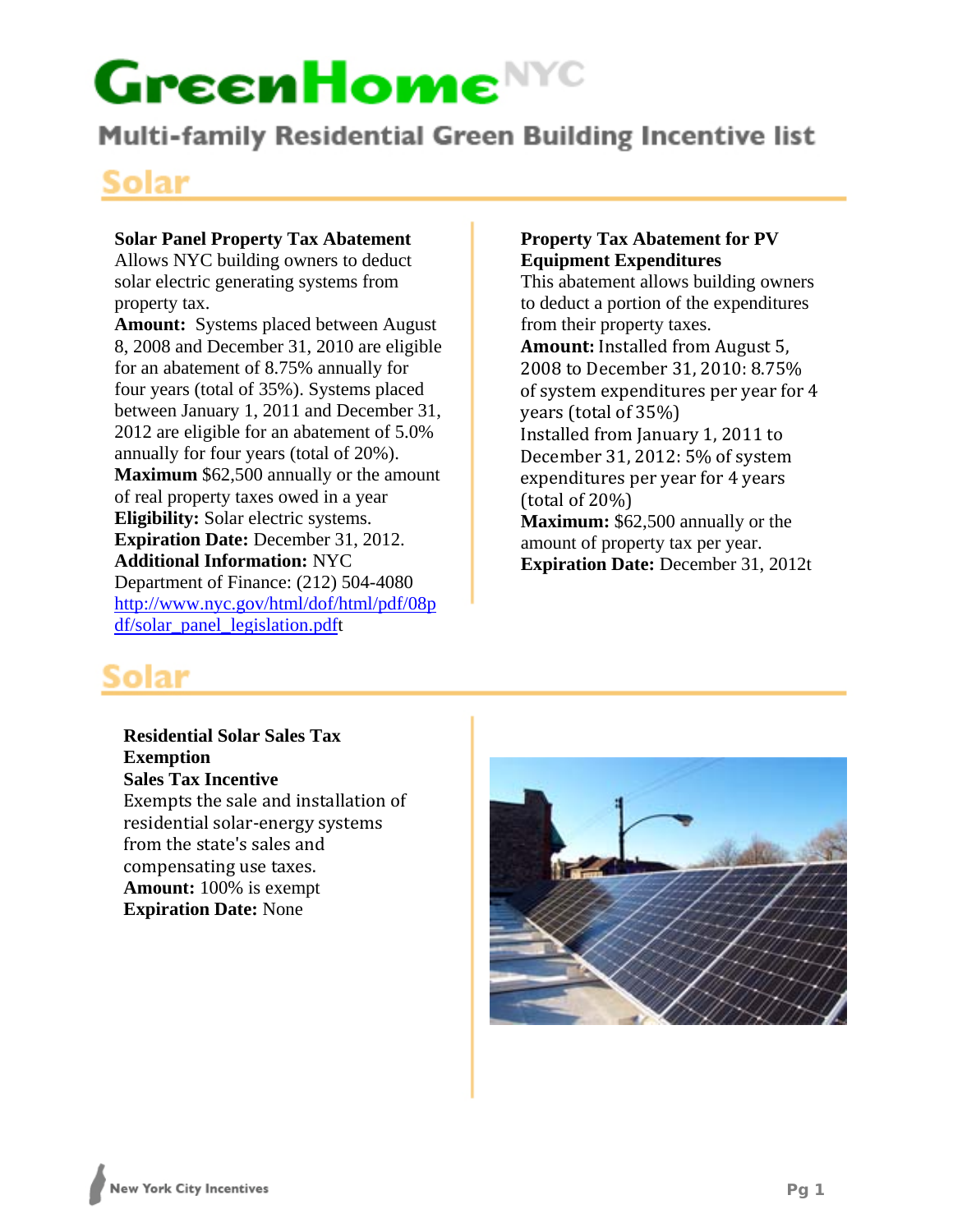# **GreenHome**NYC **Green Roofs**

### **Green Roof Property Tax Abatement**

Incentive provides one-year tax abatement on a building's property tax liability for the construction cost of a green roof.

**Amount:** \$4.50 per square foot **Maximum:** \$100,000 or total tax liability of the building, whichever is less.

**Eligibility:** Must cover at least 50% of roof.

**Expiration Date:** March 15, 2013. **Additional Information:**

http://home2.nyc.gov/html/dof/html/pdf /08pdf/green\_roof\_legislation.pdf

### **Green Roof Property Tax Abatement**

Incentive provides one-year tax abatement on a building's property tax liability for the construction cost of a green roof.

**Amount:** \$4.50 per square foot **Maximum:** \$100,000 or total tax liability of the building, whichever is less.

**Eligibility:** Must cover at least 50% of roof.

**Expiration Date:** March 15, 2013. **Additional Information:**

http://home2.nyc.gov/html/dof/html/pdf /08pdf/green\_roof\_legislation.pdf

# **Various Technologies**

### **National Grid Energy Efficiency Rebates**

National Grid's rebate programs are for the installation of high-efficiency furnaces/boilers, natural gas hot water systems, and solar-thermal systems. **Eligibility:** National Grid gas customers

**Amount:** Varies depending on what is installed

**Additional Information:** National Grid Energy Efficiency: (800) 292- 2032

http://www.thinksmartthinkgreen.com

### **ENERGY STAR Assisted Home Performance**

Households with an income equal to or lower than 80% of state or area median income, whichever is greater, can receive additional financial incentives. That's an income of nearly \$60,000 a year for a family of 4 in most counties and higher in several downstate counties.

**Maximum:** Up to 50% of cost. **Eligibility:** Must fall within single family, 2-4 family building owners, or renters.

### **Additional Information:**

http://www.getenergysmart.org/SingleF amilyHomes/ExistingBuilding/HomeO wner/LowIncomeEligible.aspx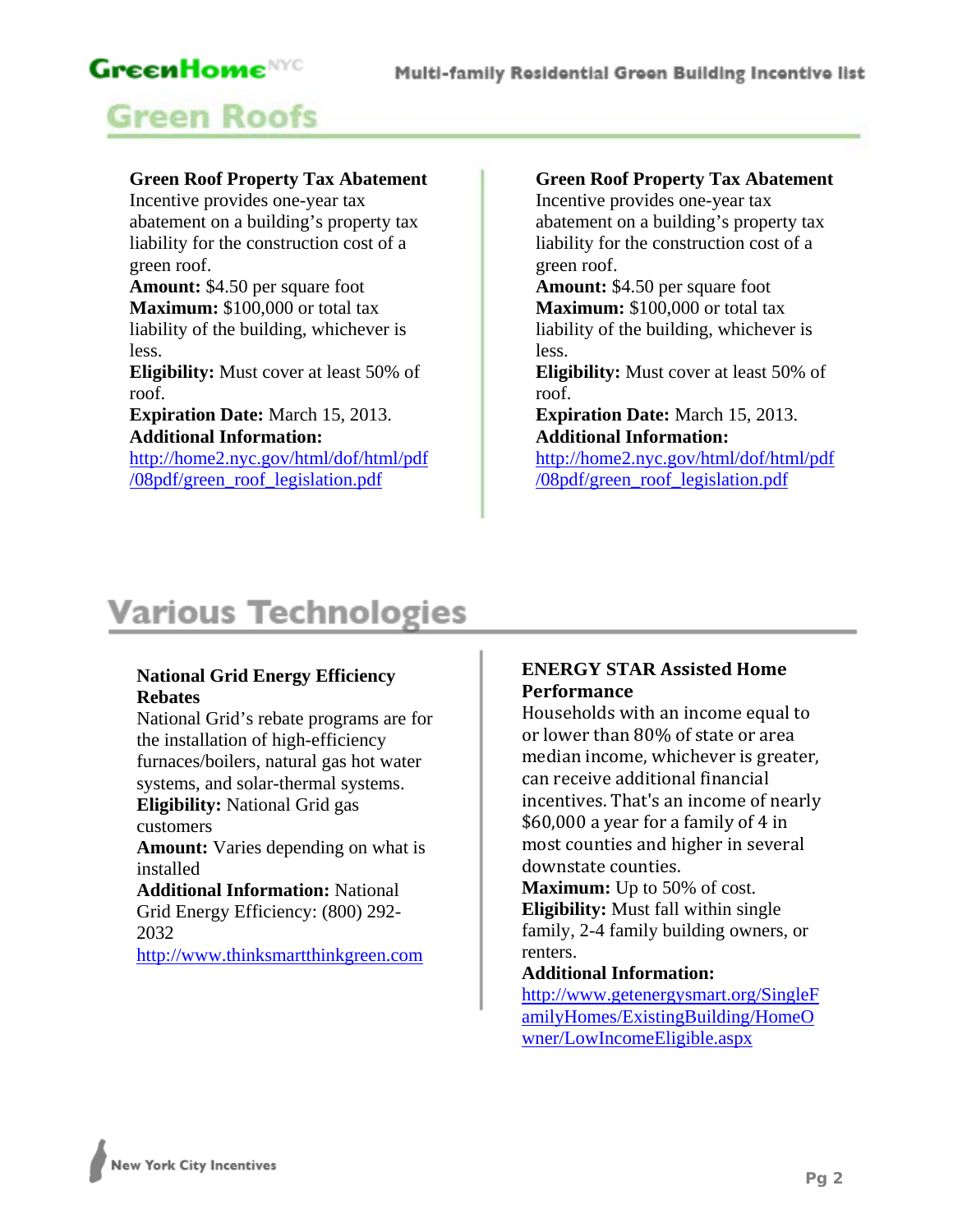### **GreenHome**NYC **Natural Gas**

### **High Efficiency Natural Gas Heating**

National Grid is providing rebates for new and existing customers for converting to gas heating systems. **Amount:** \$200 to \$1000 offered for boilers, furnaces etc. **Eligibility:** Only supplied to limited areas of Brooklyn, Queens, and Staten Island. **Additional Information:**

https://www.powerofaction.com/efficie ncy/

### **Con Ed- Natural Gas for Single-Family dwellings**

Con Edison customers, residing in one to four family homes, who convert to a natural gas‐fired heating system and have a participating contractor install eligible high‐ efficiency gas‐fired heating equipment, may receive a rebate. **Amount:** Conversion rebate of \$2,000 and an equipment rebate of \$1,000. **Eligibility:** Must be one of the first 300 customers to meet requirements. **Expiration Date:** Apply by July 15, 2010; Installed by September 30, 2010 **Additional Information:**

http://www.coned.com/sales/naturalgas /single\_res.asp

# **Natural Gas**

### **Con Ed- Natural Gas for Multi-Family dwellings**

Con Edison customers, residing in five to fifty family homes, who convert to a natural gas‐fired heating system and have a participating contractor install eligible high‐ efficiency gas‐fired heating equipment, may receive a rebate. **Amount:** \$1000 to \$3000 rebate **Eligibility:** Must be one of the first 25 customers to meet requirements. **Expiration Date:** Apply by July 15, 2010; Installed by September 30, 2010 **Additional Information:**

http://www.coned.com/sales/naturalgas /multi\_res.asp

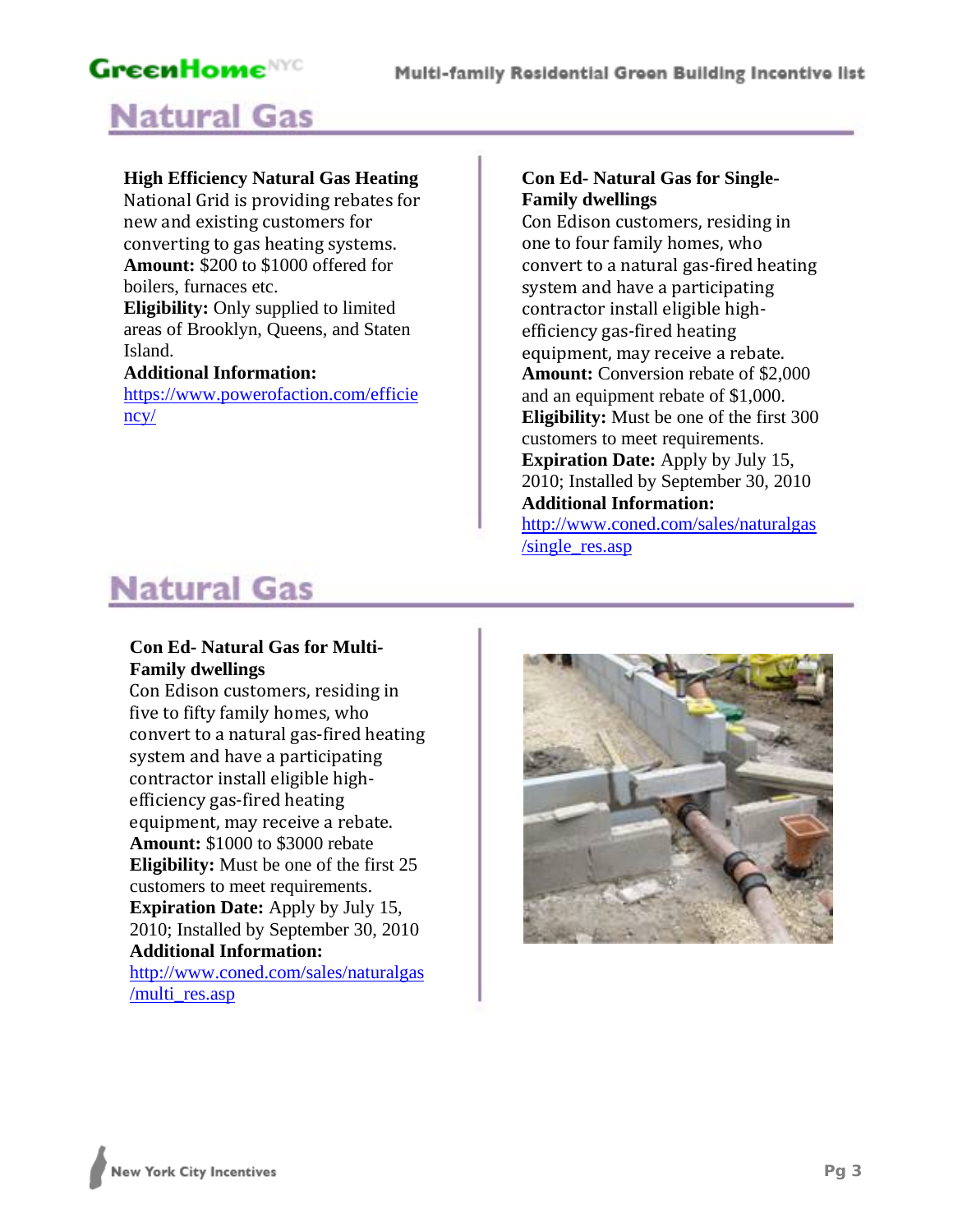# **Various Technologies**

### **Energy Conservation Improvements**

Energy-conservation improvements on one to four family dwellings are exempt from property taxation. Includes general municipal property taxes, school district taxes, and special ad valorem taxes, but does not apply to special assessments. **Amount:** 100% of added assessed value to residence **Maximum** None **Eligibility:** one to four family dwellings **Expiration Date:** None **Additional Information:** Office of Real

Property Services: (518) 486-5446 http://www.orps.state.ny.us/assessor/man uals/vol4/part1/section4.01/sec487-a.htm

### **EmPower New York**

Focuses on electricity reduction measures for lighting and refrigerator replacements, insulation, health and safety, and other measures.

**Amount:** 100% of cost. Rental situations that benefit the tenant may be without landlord consent. Additional measures generally require a 25% landlord contribution.

**Eligibility:** Customers that live in a building with 100 units or less, and either participate in a utility payment assistance program or have a household income below 60% of state median

**Additional Information** (800) 263-0960 http://www.getenergysmart.org/LowInco me/EmPower.aspx

# **Various Technologies**

#### **Energy \$mart Loan Fund Program**

NYSERDA, is providing lenders a reduction on their energy improvement/technology loan interest rates for up to 10 years. **Amount:** An interest rate reduction of 4%

**Maximum** The maximum loan amount that may be subsidized for existing multifamily buildings (5 or more units) is \$5,000 to \$2,500,000 per residential unit. An additional maximum of \$2,500,000 to \$5,000,000 is given for projects that include meters and/or offpeak electricity rate structures. **Additional Information:** NYSERDA:

(518) 862-1090 Ext.3348

http://www.nyserda.org/loanfund/

### **NYSERDA- ENERGY STAR Financing**

Low‐interest financing is offered for single or duplex homes, through the Home Performance with ENERGY STAR for either a 3, 5, 7, or 10 year term. This is an unsecured loan, not a second mortgage or equity loan. Payment is made directly to the contractor.

**Amount:** \$2,500 to \$20,000 **Maximum:** \$15,000 or \$25,000, depending on your credit score. **Additional Information:**

http://www.getenergysmart.org/SingleF amilyHomes/ExistingBuilding/HomeO wner/Financing.aspx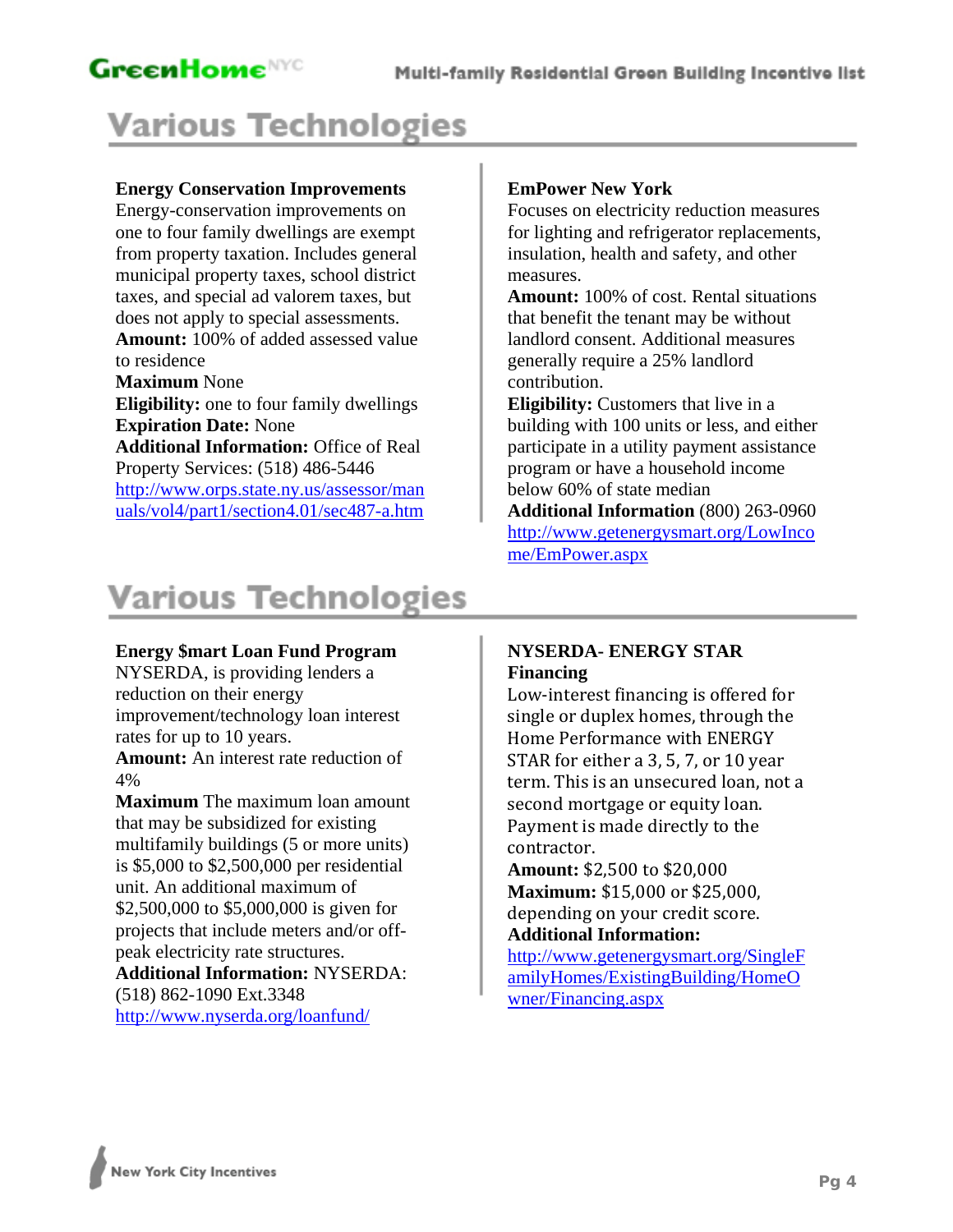### Multi-family Residential Green Building Incentive list

### **GreenHome**NYC

# Solar

### **Solar Energy System Equipment Personal Income Tax Credit**

Offers personal income tax credit for eligible solar energy systems that use solar radiation to produce energy for heating, cooling, hot water, or electricity for residential use. **Amount:** 25% of cost **Maximum** \$5,000 **Eligibility:** Maximum 10kW capacity system. 50kW capacity if owned by condos or housing associations. Must be installed at primary residence. **Additional Information:** NYS Department of Taxation - Taxpayer Assistance Bureau: (800) 225-5829

http://www.tax.state.ny.us/pdf/2008/fill in/inc/it255\_2008\_fill\_in.pdf

#### **Residential Solar Energy Systems**

Exempts the sale and installation of residential solar-energy systems from New York State's sales and compensating use taxes. **Amount:** 100% of state's assessed sales and compensating use taxes. **Maximum** Incentive: None **Eligibility:** Solar pool heating or other recreational applications are not eligible.

#### **Expiration Date:** None **Additional Information:** NYS Department of Taxation and Finance

(800) 225-5829

http://www.tax.state.ny.us/pdf/memos/s ales/m05\_11s.pdf

### **Wind**

#### **On-Site Small Wind Incentive Program**

NYSERDA provides incentives for eligible small wind systems. Not paid directly to the owner.

**Amount:** Varies by the make and model of the wind turbine.

**Maximum:** \$150,000 per site

**Eligibility:** 29 wind system models made by 12 different manufacturers are eligible.

**Additional Information:** NYSERDA: (866) 697-3732 http://www.powernaturally.com/Progra

ms/Wind/incentives.asp?i=8

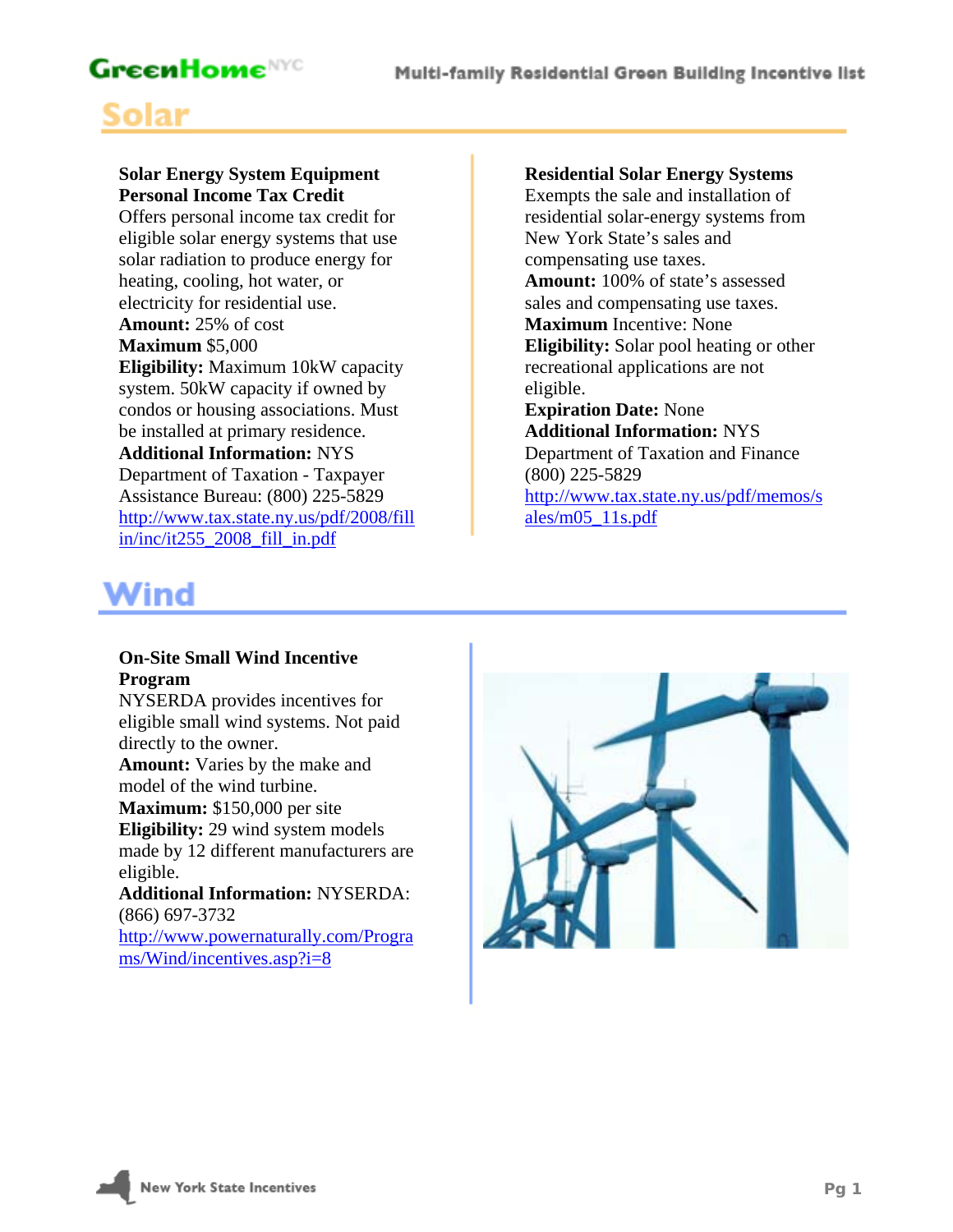### **GreenHome**<sup>NYC</sup>

# **Biodiesel**

### **Clean Heating Fuel Personal Income Tax Credit**

Offers personal income tax credit for the purchase of bioheat that is used for space heating or hot water production for residential purposes. **Amount:** \$0.01/gallon for each percent of biodiesel blended with conventional

home heating oil. **Maximum** \$0.20/gallon

**Eligibility:** Biodiesel must be used for residential space heating or hot water production.

### **Expiration Date:** 12/31/2011 **Additional Information:** Taxpayer Assistance Bureau: (800) 225-5829 http://www.tax.state.ny.us/pdf/2008/inc /it241i\_2008.pdf

# **Various Technologies**

### **Solar, Wind, or Biomass Energy Systems Property Tax Exemptions**

Property that contains qualified solar, wind, or farm waste energy systems is exempt from taxation by New York State for 15 years to the extent of any increase in assessed value due to the system.

**Amount:** 100% of added assessed value to residence

**Maximum:** None

**Eligibility:** Constructed before July 1, 1988 or between January 1, 1991 and January 1, 2011.

**Expiration Date:** December 31, 2010. **Additional Information:** Office of Real Property Services: (518) 486-5446 http://www.orps.state.ny.us/assessor/m anuals/vol4/part1/section4.01/sec487.ht m

### **Fuel Cell Electric Generating Equipment Personal Income Tax Credit**

Offers personal income tax credit for the purchase and installation of eligible fuel cell electric generating equipment. **Amount:** 20% of cost **Maximum** \$1,500 **Eligibility:** Maximum rated base load capacity of 25kW and must utilize PEM technology. **Expiration Date:** None **Additional Information:** NYS Department of Taxation - Taxpayer Assistance Bureau: (800) 225-5829 http://www.tax.state.ny.us/pdf/2008/inc /it259i\_2008.pdf

### **NYSERDA- Demand Response Incentive**

Offers incentives, which enables facilities to participate in Demand Response Programs. Common measures include: load shedding controls and automation equipment, installation of new generators, or modifications to existing generators or switchgear.

**Amount:** Capped at 75% of project cost.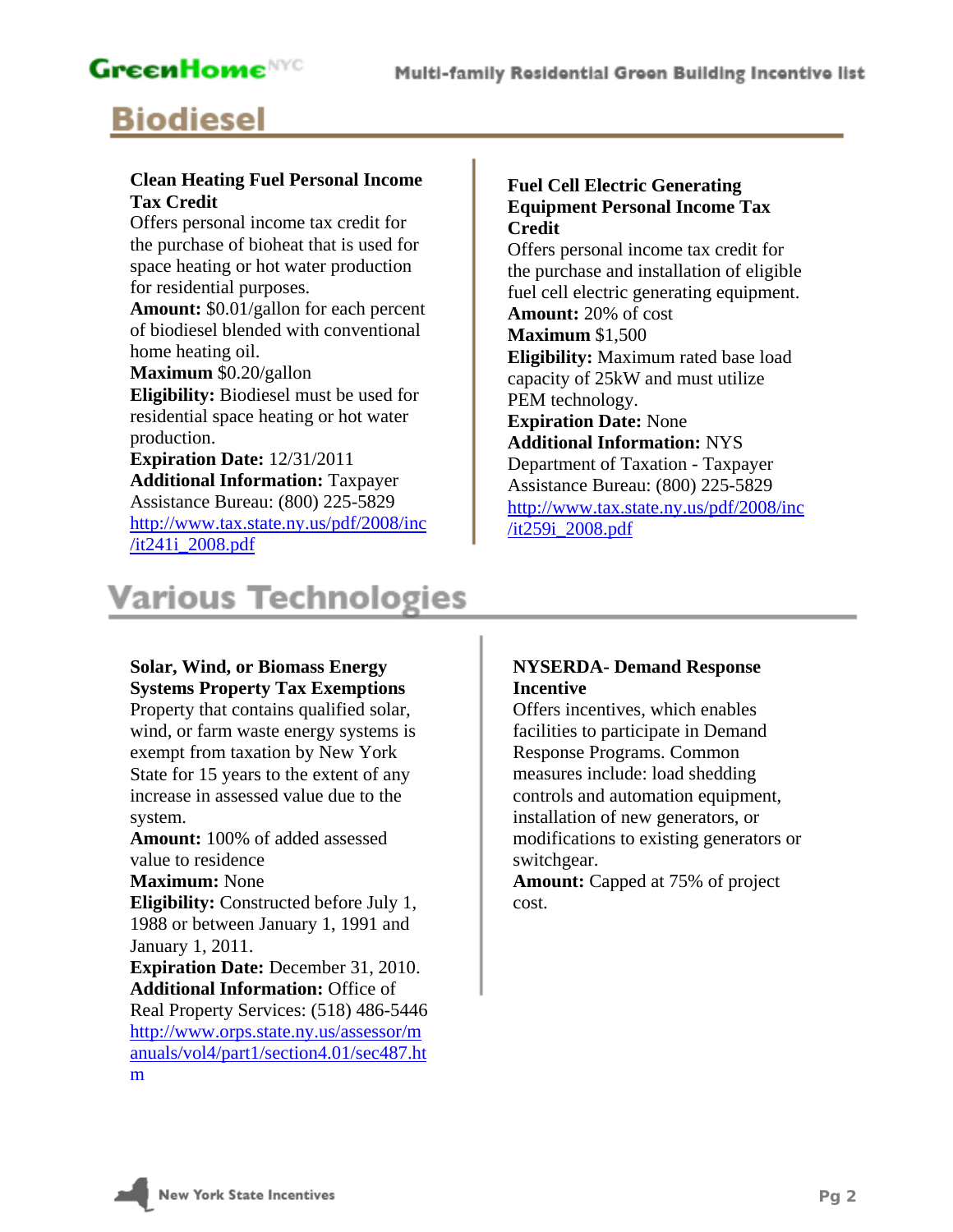# **Various Technologies**

### **NYSERDA- Electric Efficiency Initiative**

Offers performance-based electric incentives to customers or ESCOs who are working on energy efficiency projects that deliver verifiable annual electric energy savings.

**Amount:** Capped at \$2,000,000 per facility and cannot exceed 50% of project cost.

**Eligibility:** Projects must qualify for an incentive of at least \$10,000 with some exceptions.

### **NYSERDA- Pre-Qualified Incentives**

Provides incentives (\$/unit) for prequalified energy-efficiency and conservation measures. **Amount:** Up to \$30,000. National Fuel Gas incentives are limited to \$25,000. **Eligibility:** Pre-Qualified incentives are available for: Lighting, HVAC, Motors, Frequency Drives, Natural Gas Equipment, Common Appliances, and Interval Meters. More information: NYSERDA Project Manager Eric Mazzone, efm@nyserda.org

# **Various Technologies**

#### **Municipal Sustainable Energy Programs- PACE Financing**

PACE allows property owners who install energy improvements to borrow money and pay it back through your property tax bills over a twenty-year period. Payments are not made directly to property owners. The loan is attached to the dwelling and not to the individual.

**Maximum:** Loans cannot exceed 10% of appraised property value or cost of improvements.

**Expiration Date:** None **Additional Information:**  http**://**pacefinancing.org/

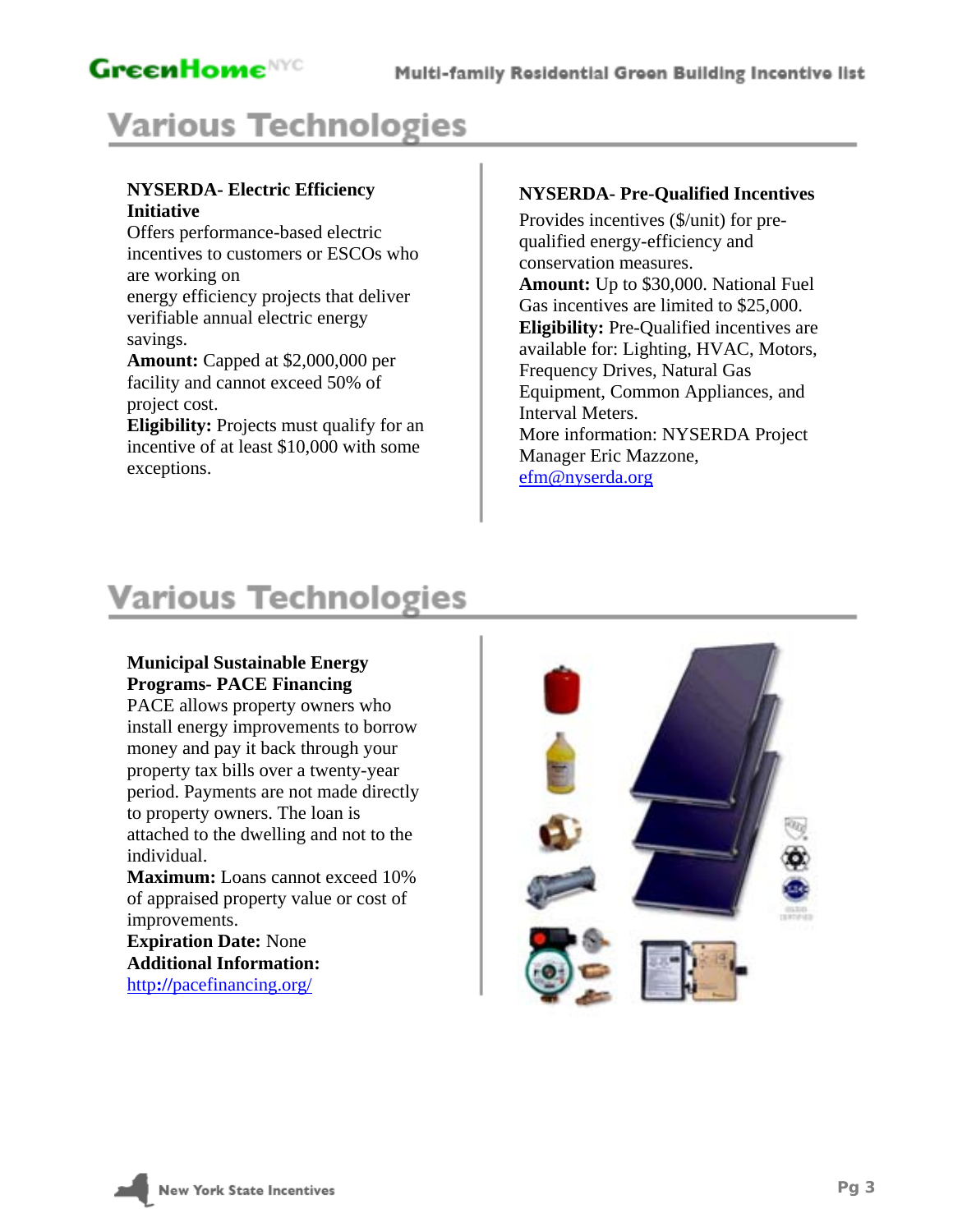# **Various Technologies**

#### **Residential Energy Efficiency Personal Federal Income Tax Credit**

Applies to the cost of energy efficiency improvements to the building envelope or heating, cooling and water-heating equipment. **Amount:** 30% of total costs. **Maximum:** \$1,500 for all improvements put in service in 2009 and 2010 combined. **Eligibility:** Must be installed in primary residence. **Expiration Date:** December 31, 2010 **Additional Information:** http://www.irs.gov

### **Residential Energy Conservation Subsidy Personal Income Tax Exclusion**

Excludes subsidies from public utilities for the purchase or installation of any energy conservation measures from counting as gross income for tax purposes.

**Amount:** 100% of subsidy **Maximum:** None **Eligibility:** Qualified energy efficiency improvements paid for with subsidies from a public utility. **Expiration Date:** None

#### **Additional Information:**

http://www.irs.gov/publications/p525/i ndex.html

# **Various Technologies**

#### **Residential Renewable Personal Federal Income Tax Credit**

The credit applies to renewable energy purchases and installations in residential properties. **Amount:** 30% of total costs. **Maximum:** None with the exception of fuel cells with a maximum of \$500 per half kilowatt. **Eligibility:** Any energy efficiency equipment purchased between January 1, 2009 and December 31st, 2016. Offered to one-four unit dwellings. **Expiration Date:** December 31, 2016. **Additional Information:**

http://www.irs.gov

### **Investment Tax Credit**

Credits are available for eligible systems placed in service on or before December 31, 2016. **Amount:** 30% of expenditures for solar, fuel cells and small wind; 10% of expenditures for geothermal, microturbines and CHP. **More Information:** US Internal Revenue Service, 1-800-829-1040